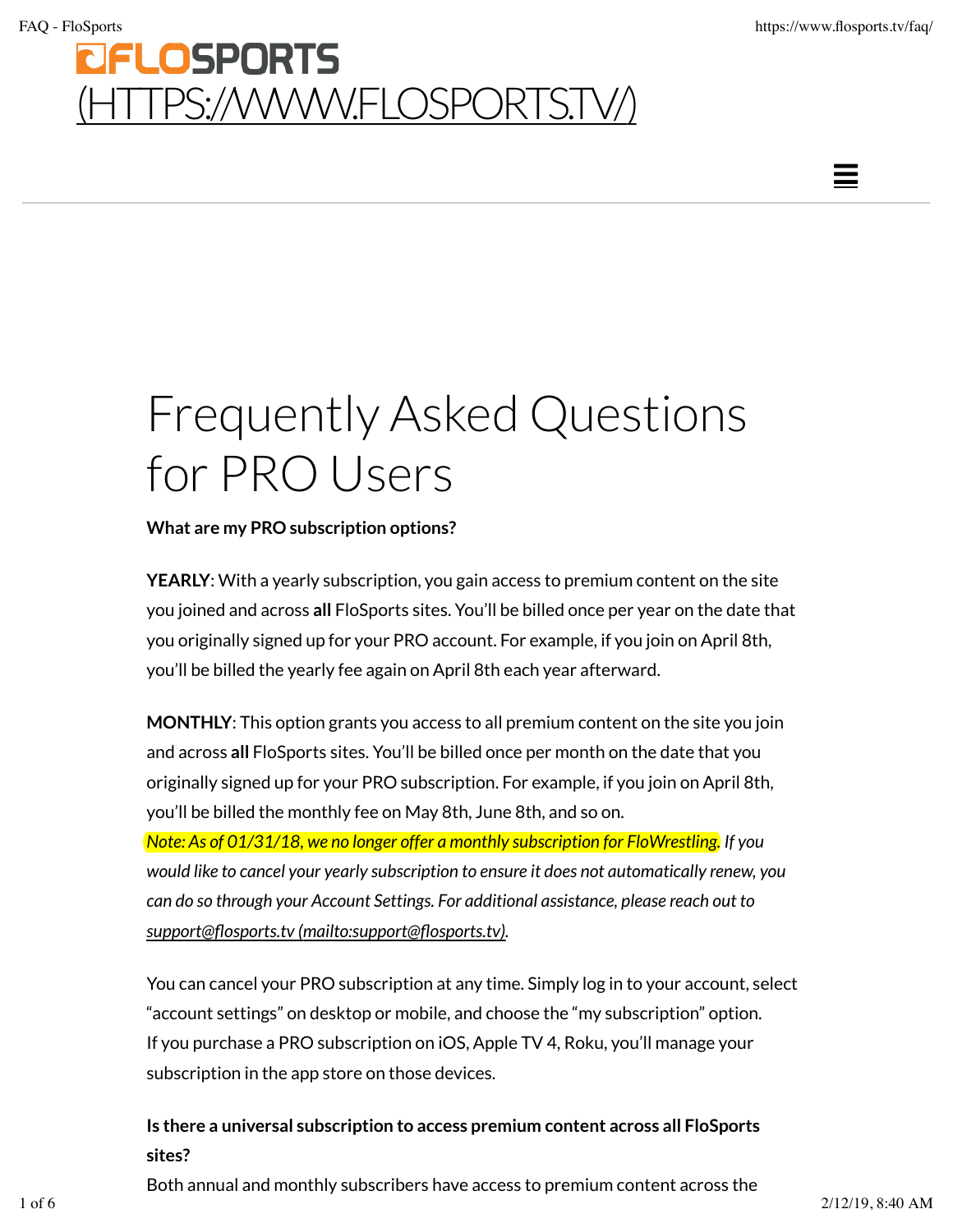entire FloSports network. To view all of the sites in the FloSports network, please visit FAQ - FloSports https://www.flosports.tv/faq/ FloSports.tv

### **What do I do if I sign up for a yearly PRO subscription but meant to sign up for a monthly PRO subscription?**

If you accidentally sign up for a yearly subscription instead of a monthly subscription, we can convert you to a monthly plan and credit you the difference between your first month and a full year. If you need to make this change, please contact FloSports Customer Service (http://www.flosports.tv/contact/) within 30-days of signing up.

#### **Can I share my PRO subscription with other people?**

We do not permit subscribers to share their accounts with anyone, and we reserve the right to terminate a PRO subscription if there is evidence of account sharing.

#### **Can I watch live events from multiple devices simultaneously?**

Only one mobile device or computer at a time can be used to watch live events. If you start watching a live event from one device, you'll need to logout of your account on that device before attempting to watch the same event from a different device.

#### **What is the refund policy?**

You can review our refund policy in the Terms of Service (http://www.flosports.ty /terms-and-conditions/).

#### **How can I get in contact with Customer Support?**

Use the contact form (http://www.flosports.tv/contact/) to reach out to us with your questions and comments.

# Live Stream Frequently Asked Questions

#### **Which devices support live events?**

Our live events are supported on all devices. Please make sure that if you are trying to access via your mobile device, that you have a strong signal and the latest software updates.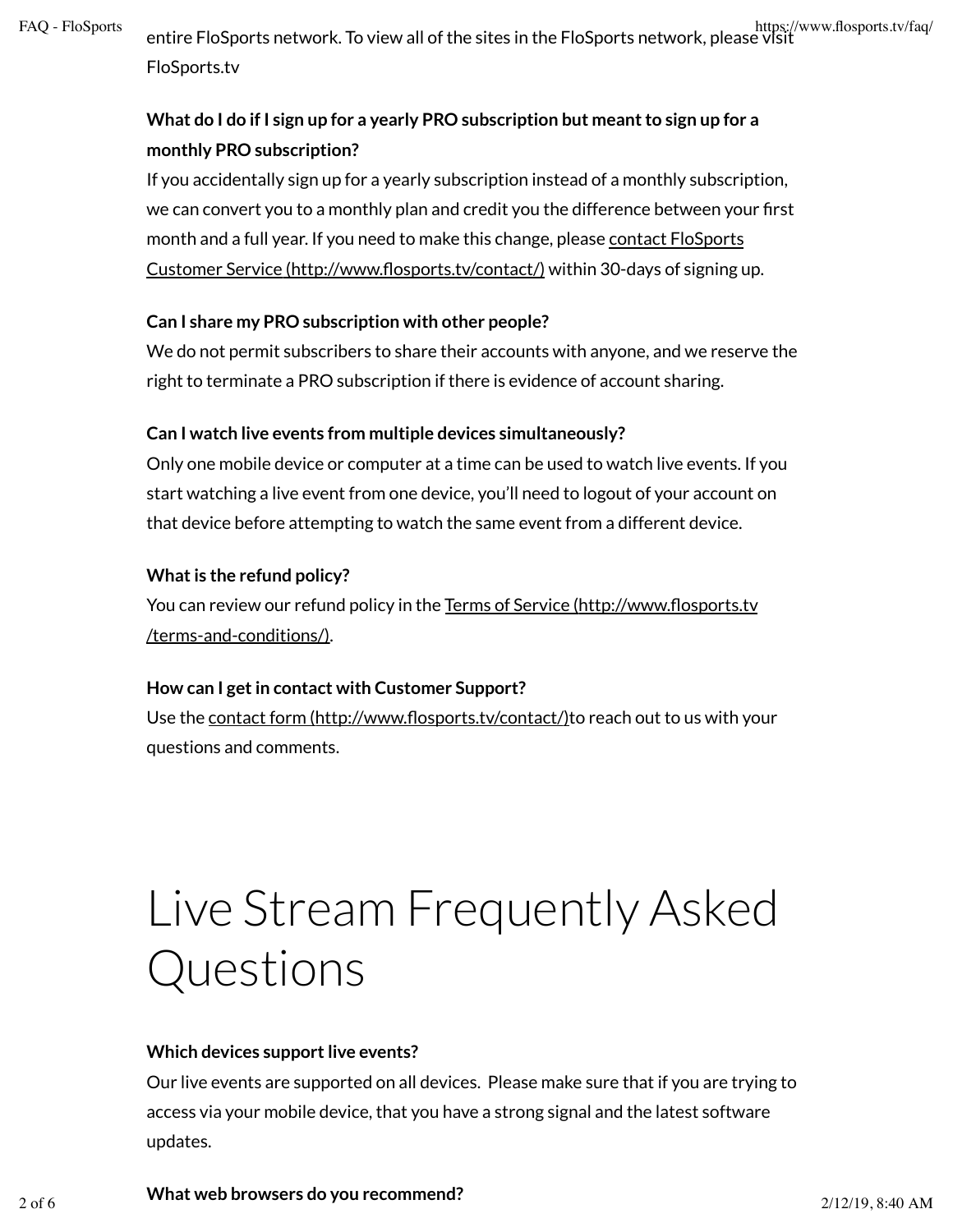For the best viewing experience, we recommend using the most recent versions of FAQ - FloSports https://www.flosports.tv/faq/ Google Chrome or Mozilla Firefox.

#### **I am getting bumped when I try to watch the stream, why is this happening?**

Make sure that you have not shared your password. Only one mobile device or computer can be used to watch live events at a time. If a viewer begins watching a live event from one device, he/she must first log out of that device before attempting to watch the same event from a different device.

#### **Is archive footage available for the live events?**

Yes\*, we upload the majority of our live streaming events as archived footage on our respective sites. This content is accessible via PRO subscription.

\*Due to music rights, archives are currently not included on FloMarching.

#### **The live stream player isn't loading, what could be the problem?**

- Please ensure that you have JavaScript and cookies enabled. Also, be sure that you have no security settings or ad-blockers that could be preventing you from loading the stream. If you do have an ad-blocker installed, uninstalling this should resolve the issue.
- Ensure that you have an updated version of Adobe Flash.
- Ensure that you don't have a Firewall or network security setting in place, which could be blocking Flash playback
- Older versions of browsers may not support current technology and videos may not play. We recommend viewing live streams on an up-to-date version of Mozilla Firefox or Google Chrome
- Clear your cache in your web browser.

#### **The player loads but the video is stuttering or choppy, what could be the problem?**

Video clips will play better with faster Internet connections. Users with a high-speed connection (DSL or cable) should experience high-quality video. Users with a dial-up modems may experience longer loading times while the video buffers before playing, and may experience buffering as the video play

If you are on a wireless connection try switching to a wired connection, or move closer to the wireless router for a stronger signal. Also, if you are running other bandwidth intensive programs you may want to quit out of these as they could be taking away from your available bandwidth.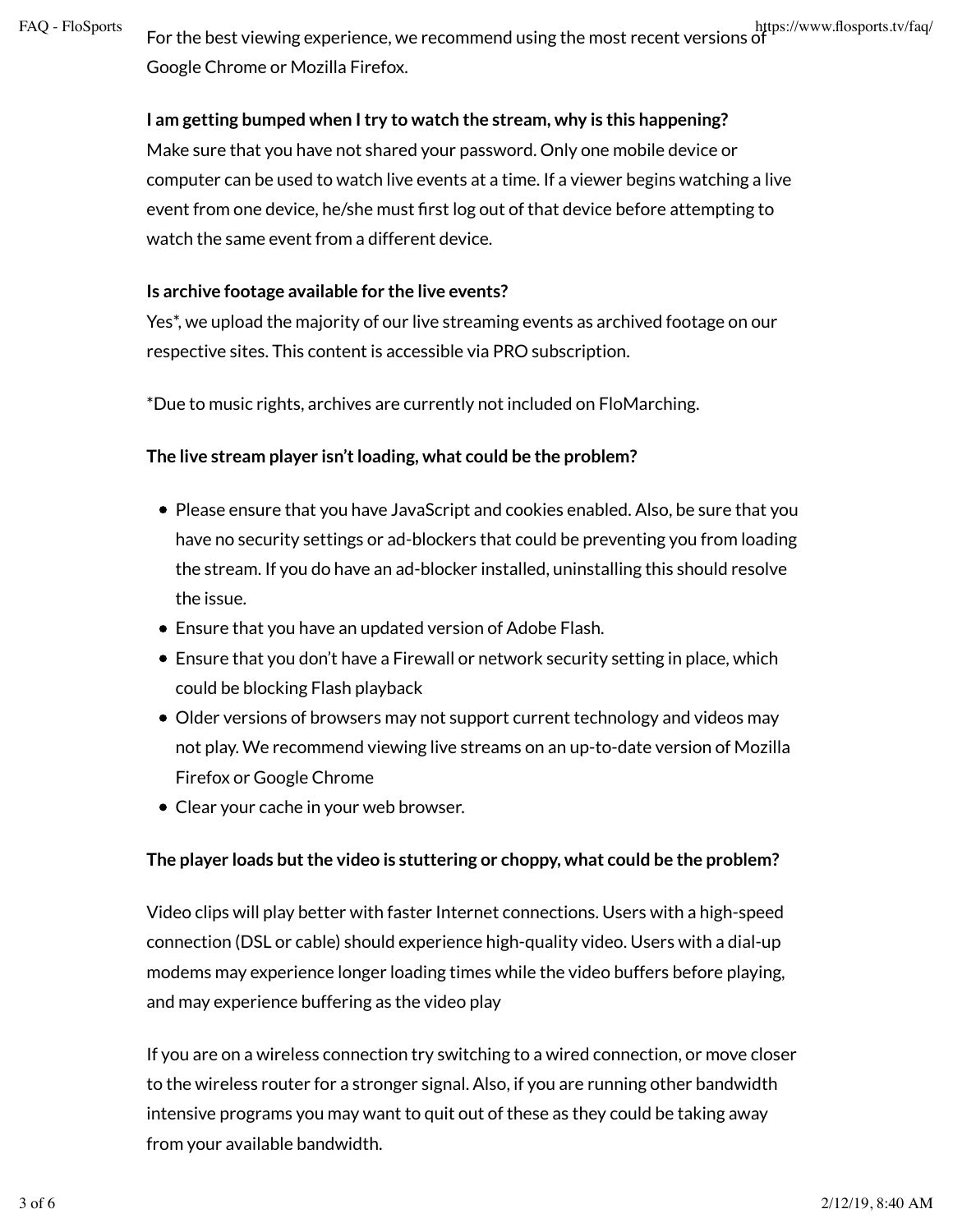### Apple TV Frequently Asked Questions FAQ - FloSports https://www.flosports.tv/faq/

#### **How do I watch live events and videos on my Apple TV?**

To enjoy FloSports on an Apple TV, you'll need:

- A fourth generation Apple TV (sometimes referred to as Apple TV 4) running tvOS 10.1 or higher
- A PRO subscription for live events and premium videos

You can purchase a PRO subscription via an in-app purchase.

To get the app on your Apple TV:

- 1. Download the FloSports app from the App Store on Apple TV.
- 2. Open the app and find something you want to watch.
- 3. If you are an existing PRO subscriber, login with your email address and password when prompted. (NOTE: you cannot use your username to login on the Apple TV.)
- 4. If you wish to watch a PRO video and you are not currently a PRO subscriber, you can purchase a PRO subscription from within the app. (Please enter your email address when prompted to do so.)
- 5. Sit back and enjoy your livestreaming event or video.

#### **If I purchase a membership in the Apple TV app, how do I access PRO content online?**

If you purchase a PRO subscription from within the app and you want to enjoy live events and premium videos on your computer and mobile phone, you'll need to enter your email address when prompted to do so in the app.

After providing your email address, visit your sport's site from any browser and click any Join Now link or button. You will be prompted to create a username and password which will allow you to access PRO content on the web.

#### **How do I cancel a subscription that I purchased in the Apple TV app?**

To cancel a PRO subscription that you purchased via the Apple TV app, you will need to use the Apple TV's Manage Subscriptions option.

Please note that FloSports Customer Service cannot cancel or modify subscriptions purchased via an Apple TV, nor can we issue refunds for subscriptions purchased in this manner.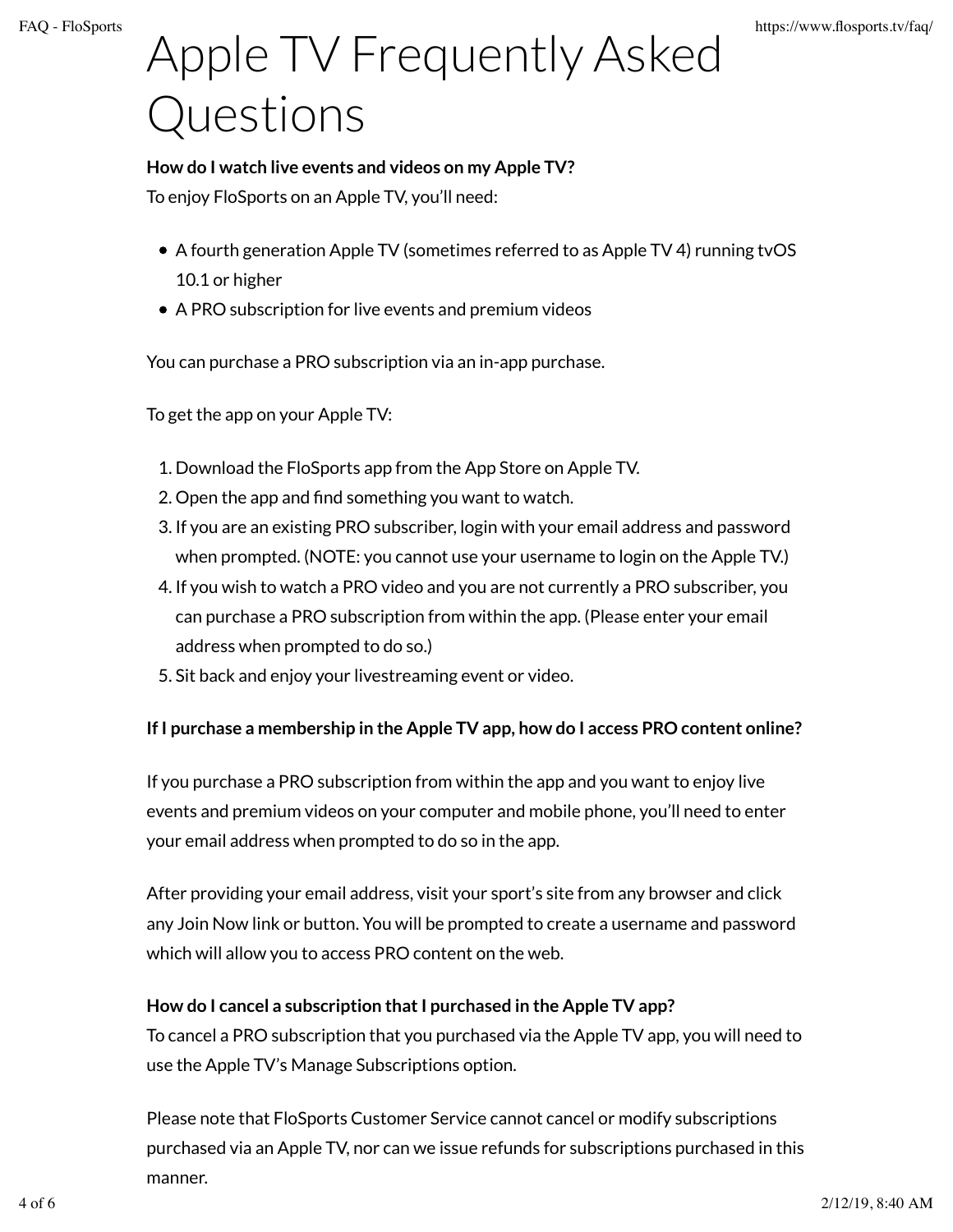- 1. Go to Settings.
- 2. Under Settings, find Accounts.
- 3. In Accounts, go to Subscriptions and select Manage Subscriptions.
- 4. Choose FloSports from the list of subscriptions.
- 5. Use the options to manage your subscription. Choose **Cancel Subscription** to cancel your subscription.

If you cancel your FloSports subscription, your subscription will stop at the end of the current billing cycle.

For more information on canceling an Apple TV subscription, visit Apple Support: https://support.apple.com/en-us/HT202039 (https://support.apple.com/enus/HT202039https://support.apple.com/en-us/HT202039)

# Roku Frequently Asked Questions

#### **How do I watch live events and videos on my Roku?**

To enjoy FloSports on a Roku, you'll need:

- A Roku 3 or later model
- A PRO subscription for live events and premium videos

You can purchase a PRO subscription via an in-app purchase.

Follow these steps to get the app and start watching live events and videos on your Roku:

- 1. Download the FloSports app from the Roku Channel Store.
- 2. Go to the channel and find something you want to watch.
- 3. If you are an existing PRO subscriber, login with your email address and password when prompted. (NOTE: you cannot use your username to login on the Roku.)
- 4. If you wish to watch a PRO video and you are not currently a PRO subscriber, you can purchase a PRO subscription from within the app.
- 5. Sit back and enjoy your livestreaming event or video.